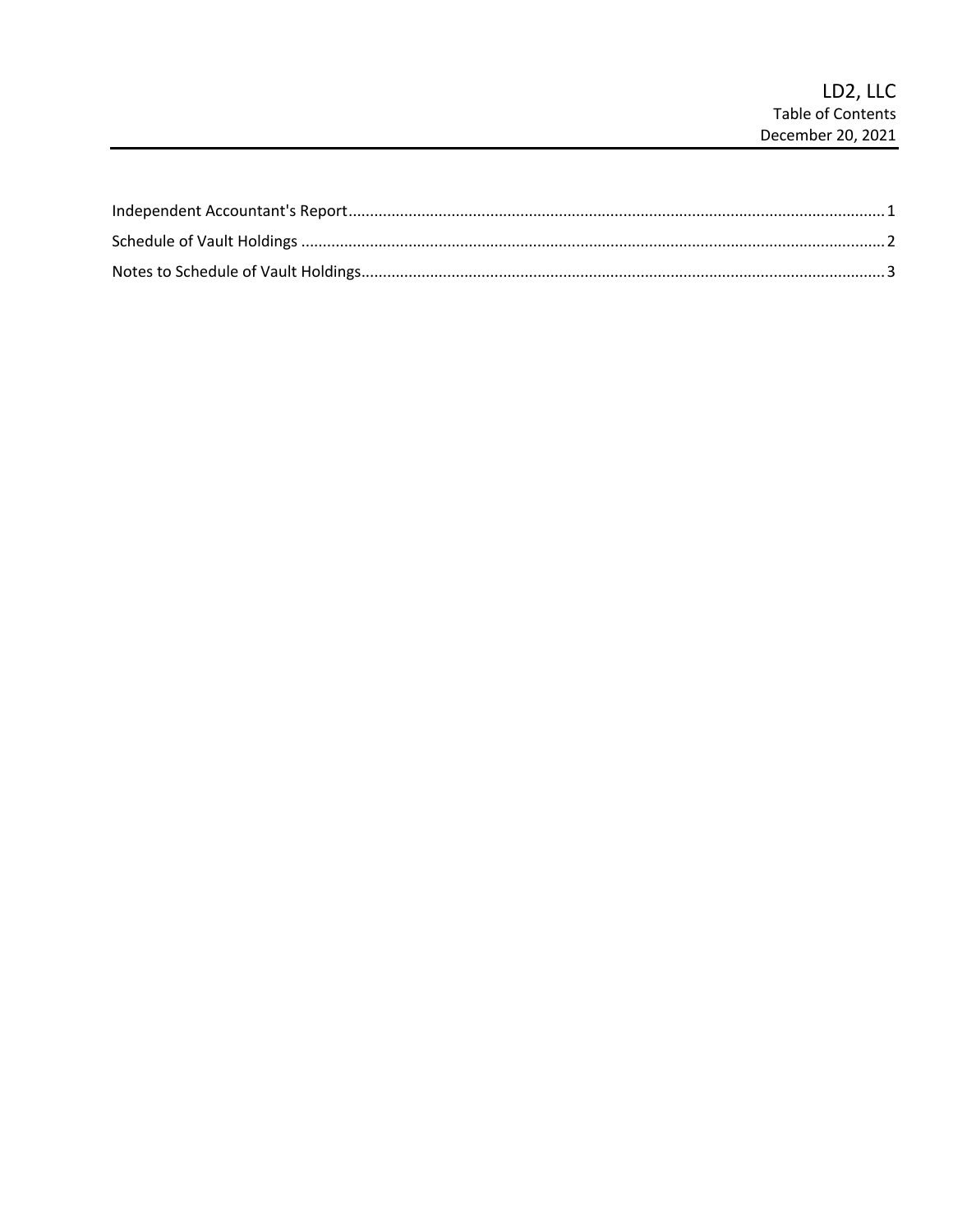

**CPAs & BUSINESS ADVISORS** 

#### **Independent Accountant's Report**

Token Holders of LD2, LLC

We have examined the Schedule of Vault Holdings (the "Schedule") as of December 20, 2021 for LD2, LLC based on the measurement and disclosure criteria set forth in Note 2 to the Schedule. LD2, LLC's management is responsible for the Schedule. Our responsibility is to express an opinion on the Schedule based on our examination.

Our examination was conducted in accordance with attestation standards established by the American Institute of Certified Public Accountants. Those standards require that we plan and perform the examination to obtain reasonable assurance about whether the Schedule is presented in accordance with the criteria, in all material respects. An examination involves performing procedures to obtain evidence about the Schedule. The nature, timing, and extent of the procedures selected depend on our judgment, including an assessment of the risks of material misstatement of the Schedule, whether due to fraud or error. We believe that the evidence we obtained is sufficient and appropriate to provide a reasonable basis for our opinion.

Our procedures tested for the existence of vault holdings; procedures designed to test the quality of the holdings would lead to damage to the coins and therefore were not performed. See management's procedures for the procurement of silver in Note 3.

In our opinion, the Schedule of Vault Holdings as of December 20, 2021 is presented in accordance with the measurement and disclosure criteria as set forth in Note 2 to the Schedule, in all material respects.

Gade Sailly LLP

Las Vegas, Nevada December 20, 2021

**What inspires you, inspires us. Let's talk. | eidebailly.com**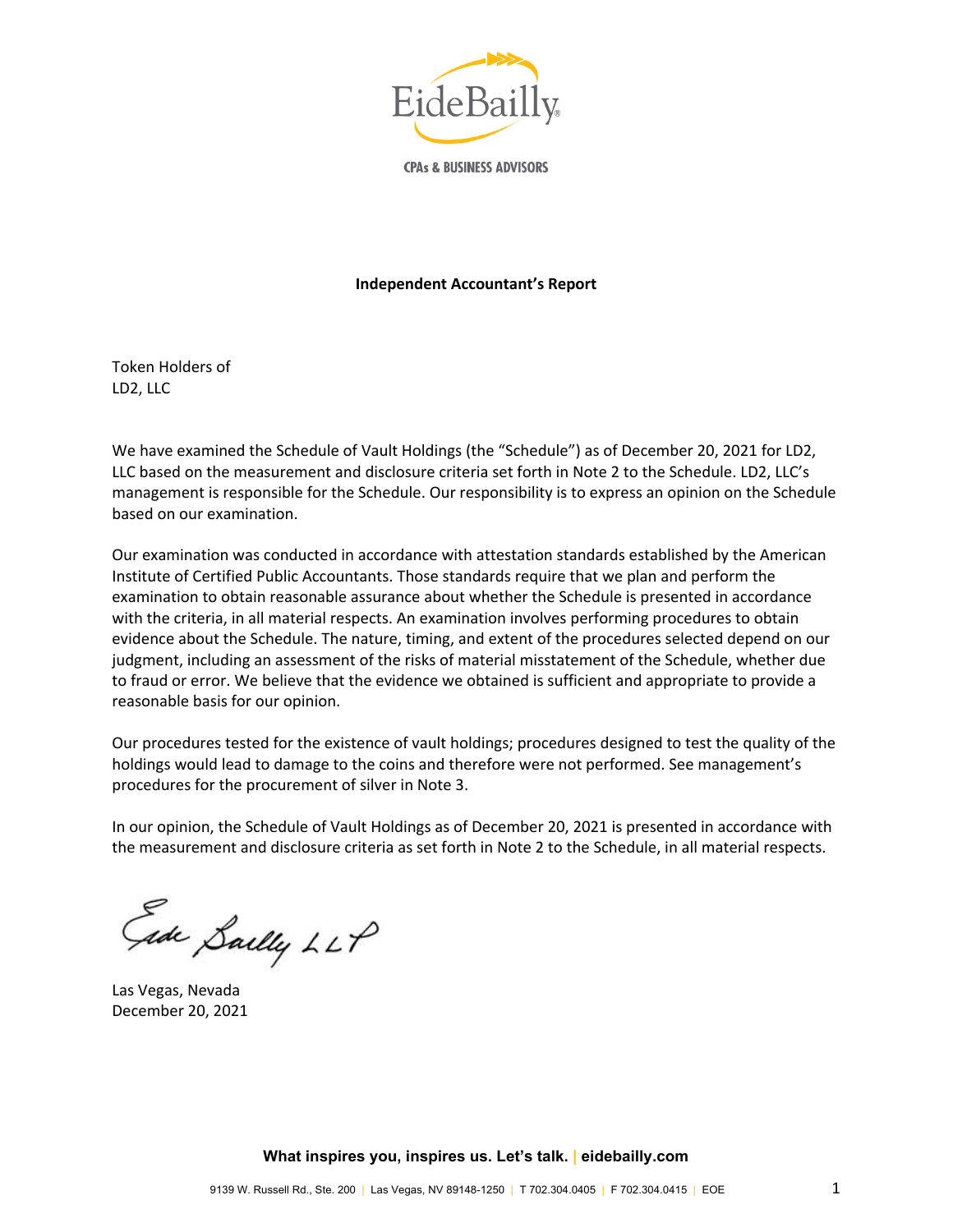Number of one troy ounce .999 fine silver coins 4,480